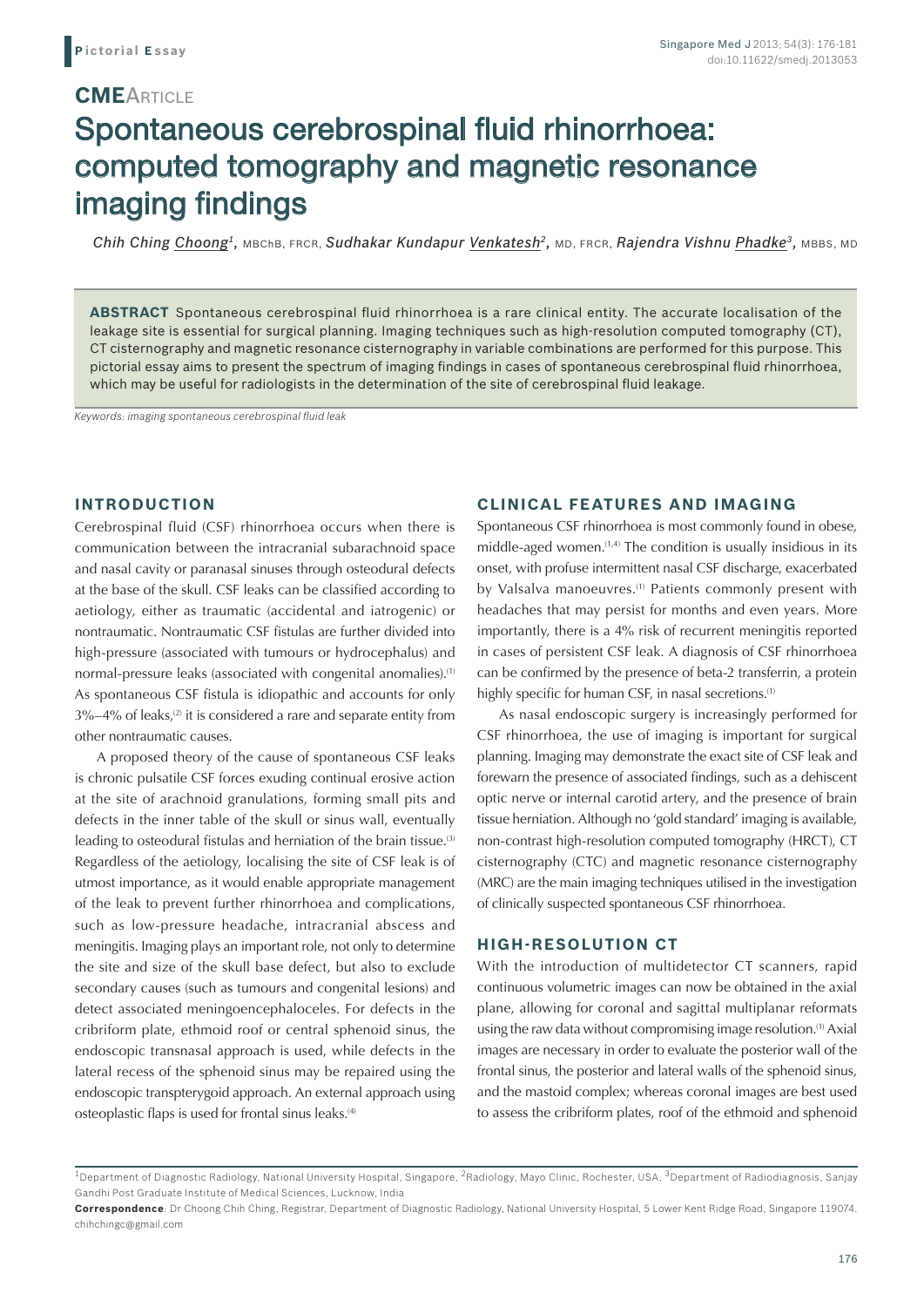

**Fig. 1** A 28-year-old man presented with intermittent cerebrospinal fluid (CSF) rhinorrhoea related to postural changes. (a) Plain coronal CT image shows a bony defect (arrow) in the left cribriform plate, measuring 6 mm × 5 mm with flattening of crista galli (curved arrow) on the same side. An adjacent contiguous soft tissue mass (\*) extended into the left nasal cavity, causing a deviated nasal septum. (b) Coronal CT cisternography image clearly shows CSF leakage through the same defect with contrast filling of a large pouch (arrow) in the nasal cavity. No herniation of the brain tissue is noted. (c) Axial CT cisternography image shows a partially empty sella (arrow). At surgery, a well-defined, smooth defect was seen in the left cribriform plate and an arachnoid pouch was seen to herniate through the defect. The pouch was excised and the arachnoid membrane sutured, and finally, a dural graft was placed over the defect.



**Fig. 2** A 36-year-old man with a one-year history of sporadic episodes of nasal discharge provoked by Valsalva manouevres presented for further investigation. (a) Plain coronal HRCT image shows a small osseous defect in the right cribriform plate (curved arrow); the adjacent paranasal sinuses were clear. (b) Coronal CT cisternography image performed with Valsalva manoeuvres clearly shows leakage of contrast into the adjacent ethmoid air cells (arrow), in keeping with an osteodural fistula.

sinuses.<sup>(1)</sup> Plain HRCT using a multidetector scanner has a reported 92% sensitivity and 100% specificity in detecting bony defects in the skull base.(5) It gives indirect evidence of the site of the CSF fistula and is not limited to the presence of an active CSF leak.

Positive CT findings in spontaneous CSF rhinorrhoea are characterised by the presence of a skull base defect with opacification or mucosal thickening of the contiguous sinus or air cells (Figs. 1a & 2a). Although CSF leak is not directly visible on non-contrast HRCT, some studies have reported high sensitivities of 71%–93%, with diagnostic accuracies that are superior to CT and MRC.(5-7)

#### **CT CISTERNOGRAPHY**

CTC involves CT imaging before and after intrathecal injection of iodinated contrast to opacify the CSF cisterns. In our centre, an intrathecal injection of 10 mL of 300 mg iodine/mL, non-ionic contrast medium via lumbar puncture is typically performed, following which the patient is placed in the Trendelenburg position for 5–10 minutes. Patients are imaged in a prone position with the neck extended. Contiguous 3–5 mm coronal CT images are obtained. The images are processed in bone algorithm and viewed under wide windows and different level settings. CTC identifies active CSF leaks by demonstrating accumulation of contrast material in the nasal cavity or sinus (Figs. 1b, 1c & 2b) adjacent to the site of the bony defect. An increase in Hounsfield units in the sinus fluid by 50% or more, as compared to the plain scan, is considered positive for contrast leakage.<sup>(7)</sup>

When related to the ethmoid sinus, the most common site of the fistula is along the cribriform plate or the course of the anterior ethmoid artery.<sup>(3,8)</sup> Midline transsphenoidal fistulas are usually situated in the anteroinferior wall of the sella, which is both a zone of least resistance and an area most affected by the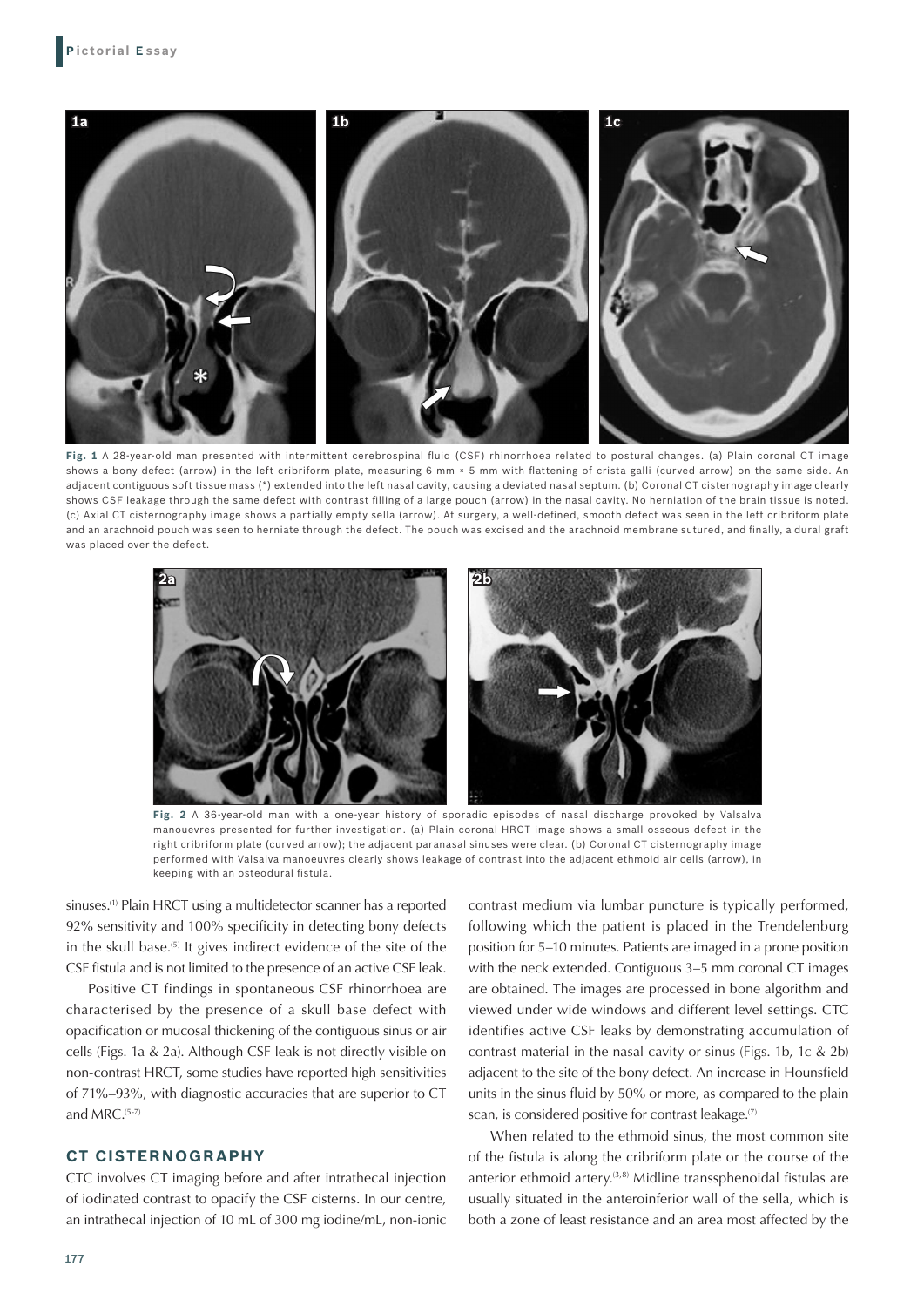

**Fig. 3** A 54-year-old man was referred by his general practitioner for workup of chronic sinonasal disease, which subsequently led to CT cisternography. (a) On coronal bone algorithm, there were arachnoid granulation pits (arrow) and erosions in the skull base on both sides, with opacification of the adjacent lateral recesses of the sphenoid sinuses. (b) Coronal soft tissue window shows large meningocoeles (\*) containing contrast herniating via the junction of the lateral wall of the sphenoid sinuses and the middle cranial fossae.



**Fig. 4** A 45-year-old woman with a four-month duration of cerebrospinal fluid rhinorrhoea was investigated with CT cisternography. Coronal images post-intrathecal contrast administration show (a) an enlarged empty sella (curved arrow) completely opacified by contrast, with marked thinning of the sella floor; and (b) the site of contrast leak, identified anteriorly in the left frontal sinus (arrow) due to a defect in the fovea ethmoidalis.

pulsatile action of arachnoid diverticulum.<sup>(3)</sup> When spontaneous CSF leak occurs at the sphenoid sinus, the associated findings on CT include extensive pneumatisation of the lateral recesses,

**Fig. 5** Coronal CT cisternography images of a middle-aged man show an enlarged pituitary sella completely occupied by an opacified cerebrospinal fluid pouch (\*), with cerebrospinal fluid leak from the sella floor demonstrated by contrast extravasation into the right sphenoid sinus (arrow).

outward concave orientation of the inferior portion of the lateral wall of the sphenoid sinus, arachnoid pits (Fig. 3) and an empty sella.<sup>(9)</sup> An empty or partially empty sella is commonly associated with spontaneous CSF fistula (Fig. 4).<sup>(4,8)</sup> When spontaneous CSF rhinorrhoea is associated with an empty sella and sella enlargement, the sella floor is the most likely site of leak (Fig. 5). $(10)$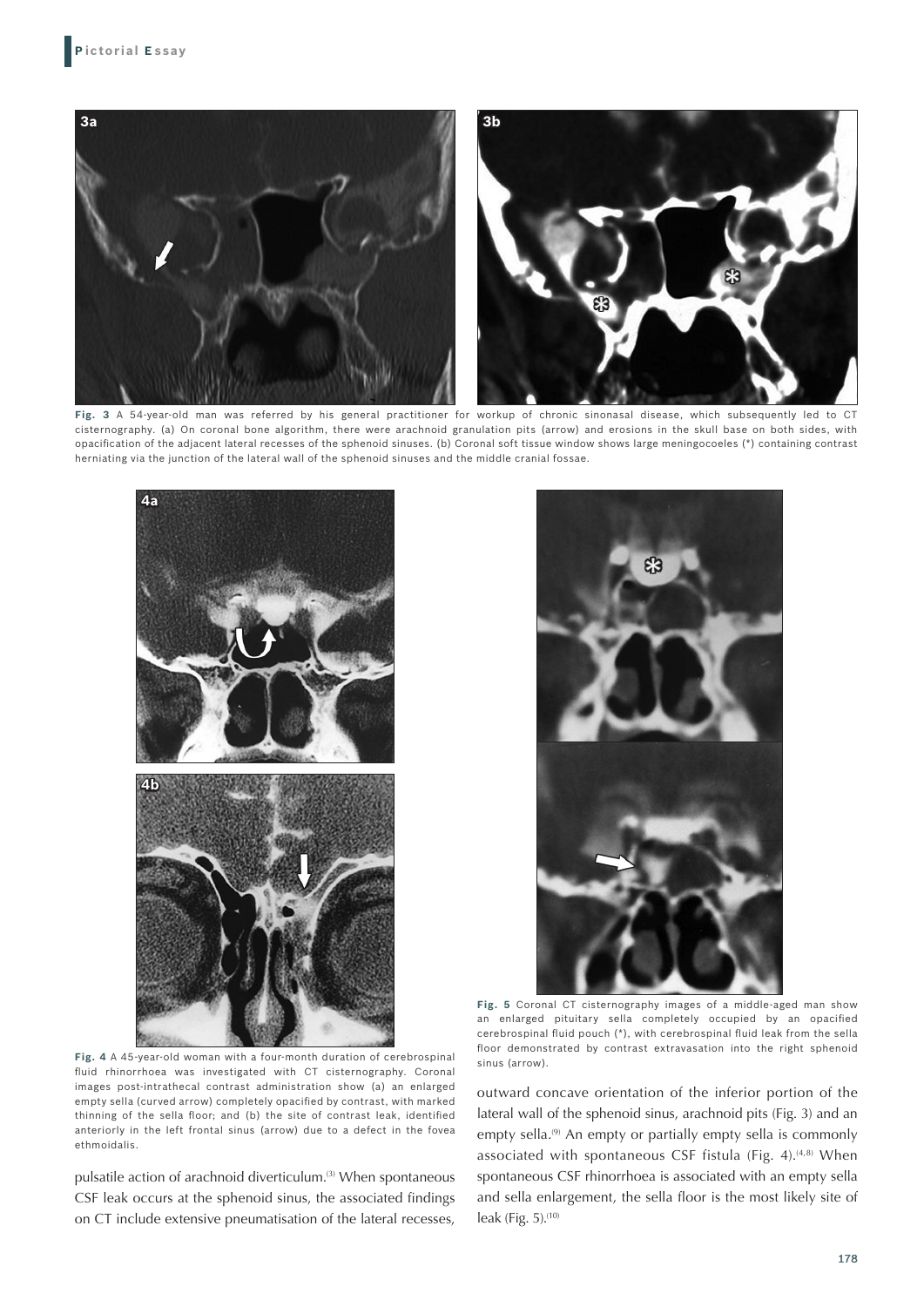

**Fig. 6** A 56-year-old woman who had meningitis and cerebrospinal fluid (CSF) rhinorrhoea. (a) Coronal plain CT image show defects on both sides of the cribriform plate (arrow) with mucosal thickening in the adjacent nasoethmoids. (b) CT cisternography image shows contrast leakage (arrowheads) from both osteodural defects. (c) MR cisternography image clearly shows two contiguous CSF columns (arrowheads) communicating with the adjacent sinonasal spaces.



**Fig. 7** A 20-year-old student with spontaneous cerebrospinal fluid (CSF) rhinorrhoea complicated by two episodes of pneumococcal meningitis subsequently underwent endoscopic repair of the CSF leak due to the cribriform plate defect. (a) Plain coronal HRCT image shows a depression at the left of the cribriform plate and roof of the left anterior ethmoid cells (\*), with opacification of the left ethmoid sinus. (b) Coronal CT cisternography image shows contrast leakage into the ethmoid sinus (arrow). (c) Coronal MR cisternography image shows depressed left cribriform plate and herniation of the left frontal cerebral tissue and meninges into the left ethmoid sinus (curved arrow), in keeping with a meningoencephalocele.

CTC allows for precise localisation of the bony defect, and is particularly useful in cases of multiple osseous defects with adjacent sinus opacification.<sup>(6)</sup> However, the diagnostic value of CTC is limited by the absence of an active CSF leak at the time of imaging. Previous studies have reported low sensitivities of 33% and 40%(7,11) in the absence of an active CSF leak. Other limitations include a small defect size in which low-flow or small quantities of contrast leakage may not be detectable, and technical factors such as poor contrast opacification of the basilar cisterns.<sup>(6)</sup> Lumbar puncture for intrathecal contrast injection is also relatively contraindicated in patients with active meningitis or raised intracranial pressure.

#### **MR CISTERNOGRAPHY**

Herniation of intracranial structures through the skull base defect in spontaneous CSF rhinorrhoea is better evaluated with MRC due to its superior soft tissue resolution. The knowledge of herniation contents before endoscopic surgical grafting procedure is essential, as bone and cartilage grafts are used only in the presence of herniation of the brain or meninges.(12) MRC has a reported sensitivity of up to 92% and specificity of 100%.<sup>(5)</sup> Although MR imaging is limited by the lack of osseous details and its inability to detect small bony defects, it is noninvasive and can demonstrate

CSF leak without the disadvantages of ionising radiation or lumbar puncture. Therefore, MRC complements HRCT in evaluating the contents of herniation when CT reveals the presence of an osteodural defect.

MRC is performed using standard head coils, heavily utilising T2-weighted, two- or three-dimensional techniques with fat suppression and multiple planes. This technique does not require intrathecal contrast injection or active CSF leakage. Preand post-gadolinium thin-section images help to differentiate mucosal thickening from meningocoele.<sup>(1)</sup> Positive findings in MRC include a contiguous, high T2-weighted signal CSF column communicating between the subarachnoid space and the sinus or nasal cavity via the skull base (Fig. 6), or herniation of brain parenchyma and/or meninges extracranially (Fig. 7). There may be adjacent low-lying gyrus rectus, encephalomalacia secondary to traction and dural enhancement.<sup>(1)</sup> However, false-positive findings may result from viscous secretions, inflammatory changes from sinusitis and susceptibility artefacts from bone-air interphase.<sup>(13)</sup>

The use of contrast-enhanced MRC derived from fat-saturated T1-weighted imaging post-intrathecal gadolinium injection has been shown to improve accuracy, especially with slow-flow CSF leaks.(14) Intrathecal injection of gadolinium demonstrates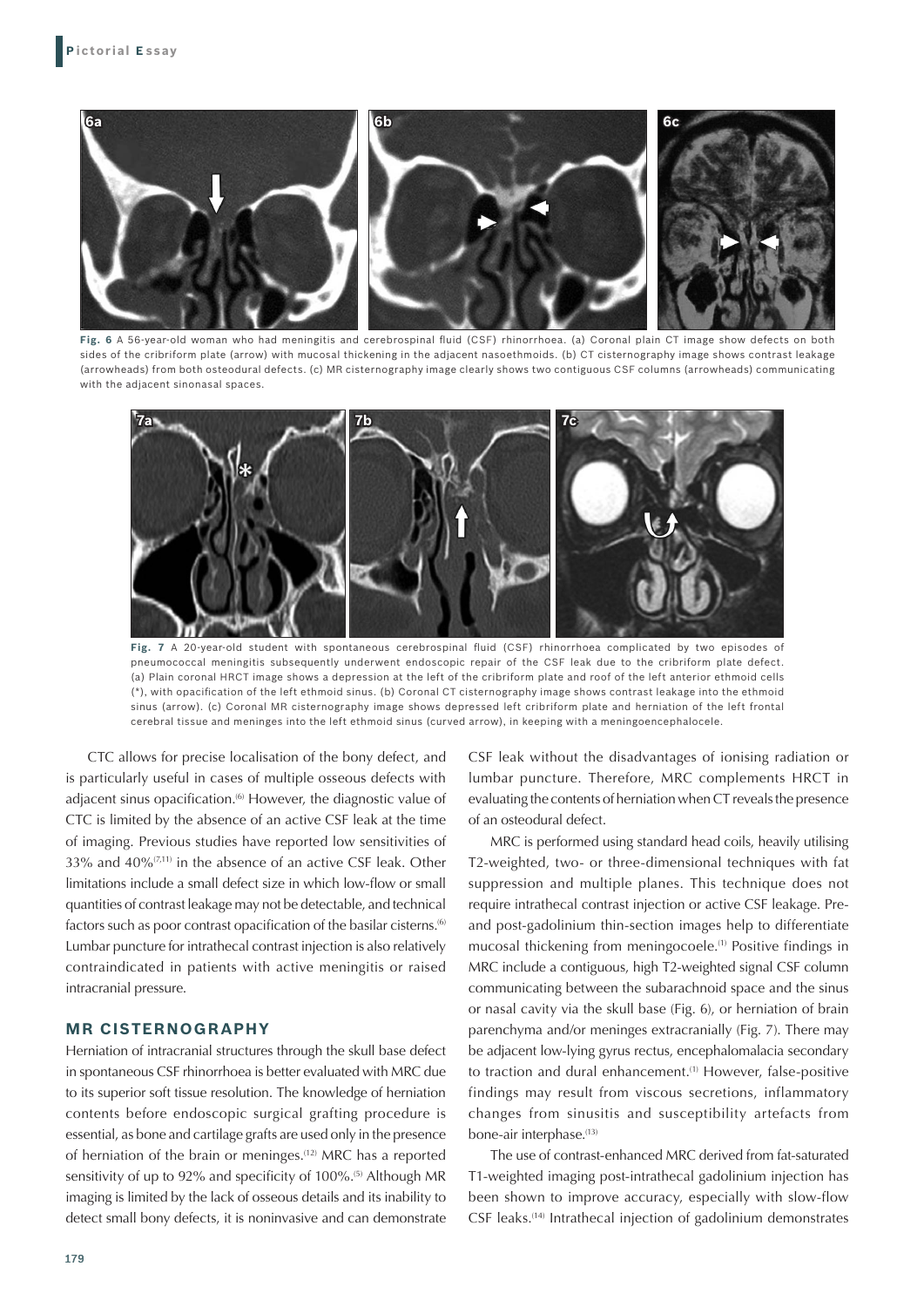excellent differentiation between CSF-containing spaces and adjacent bone, as well as soft tissue and paranasal sinuses, resulting in high diagnostic sensitivity and low false-negative results.(15) Although several preliminary studies have shown that intrathecal gadolinium can be administered without major complications, it has not yet received FDA approval for this purpose.<sup>(13,15)</sup>

#### **CONCLUSION**

In this era of transnasal endoscopic repair of skull base defect in CSF rhinorrhoea, imaging is of paramount importance in the preoperative evaluation and precise localisation of the osteodural defect. The awareness of the individual roles of plain HRCT, CTC and MRC, as well as accurate characterisation of the fistula with its associated findings in cases of spontaneous CSF rhinorrhoea, will not only facilitate surgical planning, but can also increase the chance of successful dural repair, thereby lessening the possibility of recurrent explorations.

#### **REFERENCES**

- 1. Lloyd KM, DelGaudio JM, Hudgins PA. Imaging of skull base cerebrospinal fluid leaks in adults. Radiology 2008; 248:725-36.
- 2. Loew F, Pertuiset B, Chaumier EE, Jacshe H. Traumatic, spontaneous and postoperative CSF rhinorrhoea. Adv Tech Stand Neurosurg 1984; 11:169-207.
- 3. Ommaya AK. Cerebrospinal fluid rhinorrhoea. In: Eilkins RH, Rengachary SS, eds. Neurosurgery. New York: McGraw Hill Inc,1985: 1637-47.
- 4. Schlosser RJ, Bolger WE. Spontaneous nasal cerebrospinal fluid leaks and empty sella syndrome: a clinical association. Am J Rhinol 2003; 17:91-6.
- 5. Shetty PG, Shroff MM, Sahani DV, Kirtane MV. Evaluation of highresolution CT and MR cisternography in the diagnosis of cerebrospinal fluid fistula. AJNR Am J Neuroradiol 1998; 19:633-9.
- 6. Stone JA, Castillo M, Neelon B, Mukherji SK. Evaluation of CSF leaks: highresolution CT compared with contrast-enhanced CT and radionuclide cisternography. AJNR Am J Neuroradiol 1999; 20:706-12.
- La Fata V, McLean N, Wise SK, DelGaudio JM, Hudgins PA. CSF leaks: correlation of high-resolution CT and multiplanar reformations with intraoperative endoscopic findings. AJNR Am J Neuroradiol 2008; 29:536-41.
- 8. Schuknecht B, Simmen D, Briner HR, Holzmann D. Nontraumatic skull base defects with spontaneous CSF rhinorrhea and arachnoid herniation: imaging findings and correlation with endoscopic sinus surgery in 27 patients. AJNR Am J Neuroradiol 2008; 29:542-9.
- 9. Shetty PG, Shroff MM, Fatterpekar GM, Sahani DV, Kirtane MV. A retrospective analysis of spontaneous sphenoid sinus fistula: MR and CT findings. AJNR Am J Neuroradiol 2000; 21:337-42.
- 10. García-Uría J, Carrillo R, Serrano P, Bravo G. Empty sella and rhinorrhoea. A report of eight treated cases. J Neurosurg 1979; 50:466-71.
- 11. Eljamel MS, Pidgeon CN, Toland J, Phillips JB, O'Dwyer AA. MRI cisternography, and the localization of CSF fistulae. Br J Neurosurg 1994; 8:433-7.
- 12. Carrau RL, Snyderman CH, Kassam AB. The management of cerebrospinal fluid leaks in patients at risk for high-pressure hydrocephalus. Laryngoscope 2005; 115:205-12.
- 13. Algin O, Turkbey B. Intrathecal gadolinium-enhanced MR cisternography: a comprehensive review. AJNR Am J Neuroradiol 2013; 34:14-22. http://doi: 10.3174/ajnr.A2899. Epub 2012 Jan 19.
- 14. Aydin K, Guven K, Sencer S, Jinkins JR, Minareci O. MRI cisternography with gadolinium-containing contrast medium: its role, advantages and limitations in the investigation of rhinorrhoea. Neuroradiology 2004; 46:75-80.
- 15. Arbeláez A, Medina E, Rodríguez M, Londoño AC, Castillo M. Intrathecal administration of gadopentate dimeglumine for MR cisternography of nasoethmoidal CSF fistula. AJR Am J Roentgenol 2007; 188:W560-4.